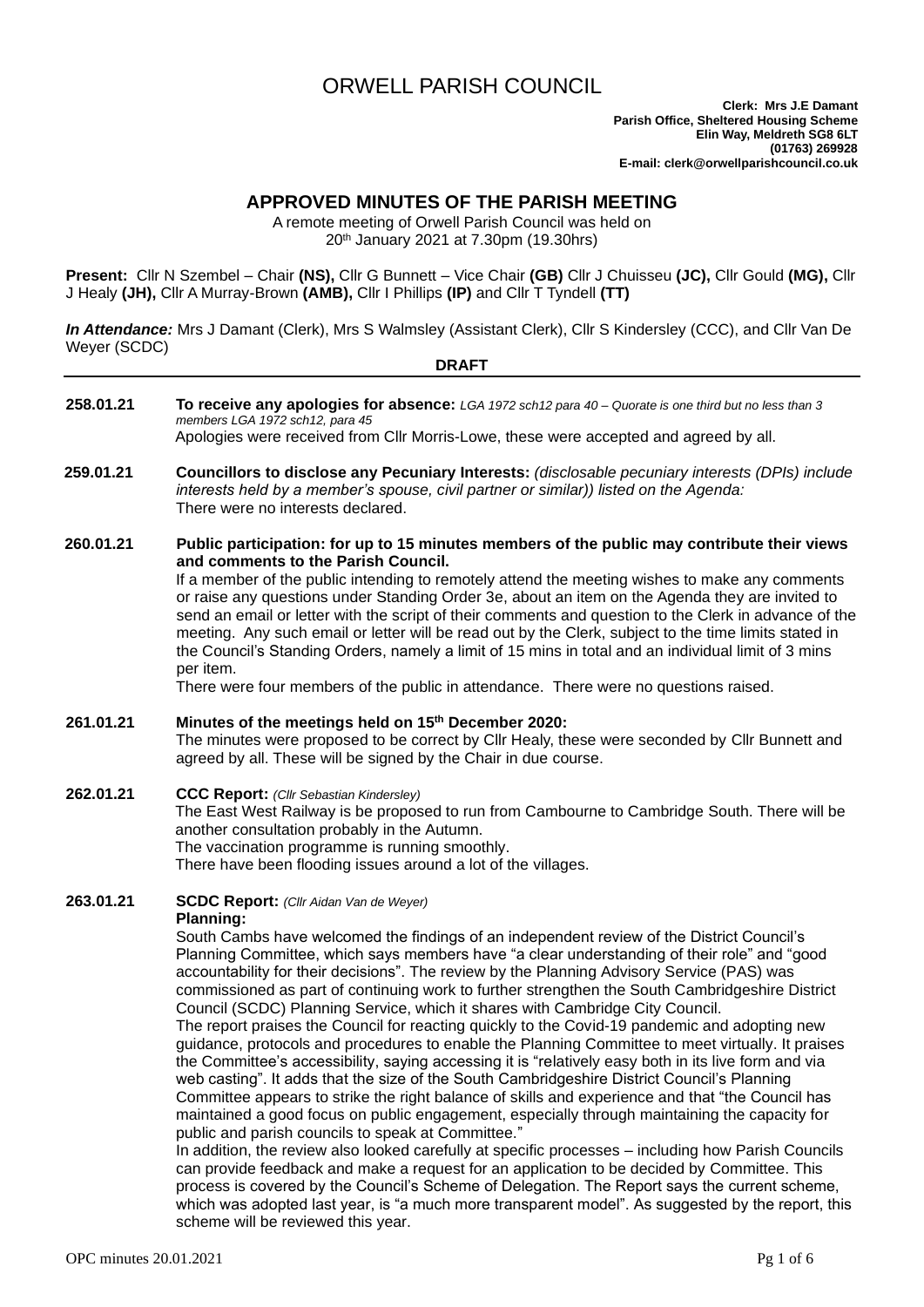The PAS report endorses existing plans for the service to provide additional training and support to Parish Councils on planning matters to foster closer working relationship and further improve Parish Councils' knowledge and understanding of the planning process. It is also supportive of the service's recently refreshed member development programme as a key way of helping members and officers to explore together the wide-ranging challenges facing South Cambridgeshire. **Call for Sites:**

A West Sussex speculative development company is proposing to create a new town of 25,000 homes between and encompassing the villages of Shepreth, Melbourn, Meldreth, Whaddon, Bassingbourn, Wimpole, Orwell, Barrington and Foxton.

The developer, Thakeham, has missed the deadline for the South Cambridgeshire Local Plan's 'Call for Sites,' in spite of having spent the past two years preparing its scheme, during which time it will have been fully aware of the South Cambridgeshire Planning process. It now proposes a late submission in the Call for Sites. While it has contacted relevant landowners, Thakeham has made no contact with local residents or their elected representatives.

The South Cambridgeshire development hierarchy is structured around its largest population centres at Cambourne and Northstowe, which are served by the A428, the Guided Busway and the planned new Cambourne Station, as well as its new schools and health services.

An action group, South West Cambridge Action Group (SWCAG), has been set up and you can see their website at [www.swcag.org](http://www.swcag.org/) for further information. Although Planning is a District Council matter District Councillors have been advised not to comment as this might prejudice their position later on in the process."

## **Barrington Quarry:**

Cemex have advised that train movements are planned to restart now that HS2 drilling machines are back in action. A Liaison meeting is being planned to bring residents up to date.

## **264.01.21 Co-option of two new Councillors:**

Cllr Bunnett thanked all those up for cooption and for considering the position of Parish Councillor and stated that even if they were not successful there was a lot happening and they may be able to assist in other areas. There is a need for people to get involved ie the Local Plan and the Neighbourhood Plan**.**

Following proper procedure, a vote was taken and Cllrs Alison Murray-Brown and Ian Phillips were elected. They signed their Acceptance of Office and then took their places on the Council.

## **265.01.21 Planning:**

There has been correspondence from a resident enquiring about the new lights along the drive way of the new developments of 22 to 26 Leaden Hill. The question is if planning is needed to install new lights.

## **Meeting stopped at 20.01**

Mr Kruger explained that the lights that have been installed are known as pillar lights these are not the same as the lights seen on the road as they are at eye level. The developers installed the lights on condition from SCDC. However, this is not a planning issue according to SCDC. Residents are currently looking at whether they can put in lower wattage bulbs. Mr Kruger stated that at the time of the application there were very few conditions and the residents had no objections to what was stated. The issues they are now facing were not on the application. Cllr Van de Weyer will make enquiries. **Action: AvdW**

## **Meeting opened at 20.06**

**Orwell Parish Council: Tree work 20/2455/TTPO.** TPO 0028 (1971): T1 Mulberry Tree, (outside 21 High Street). To raise crown to 2.5 meters about path, reduce to previous pruning points equating to reduction of regrowth of 1.5-2.0metres. There were no comments from the Parish Council.

**15a High Street: Tree work 20/2409/TTPO**. T2 Ash tree to be remove three low hung branches due to overhanging the garden. There were no comments from the Parish Council.

## **266.01.21 East West Rail (EWR)**

The local MP has contacted the Parish Council to confirm that the information he has received from CamBed Railroad (CBRR) stating that the Parish Council have shown support to the CamBed RailRoad (CBRR) is correct. Cllr Gould stated that the official promotors' D route which follows the A428 has no plans for bridges or crossings and could leave Orwell cut off from other villages. Cllr Szembel proposed that the Parish Council should support any proposal which would see the route of the new rail line go to the North of Cambridge once it left Cambroune, which would also bring a station north of Cambourne, (in this case the route favoured by CBRR), which this was seconded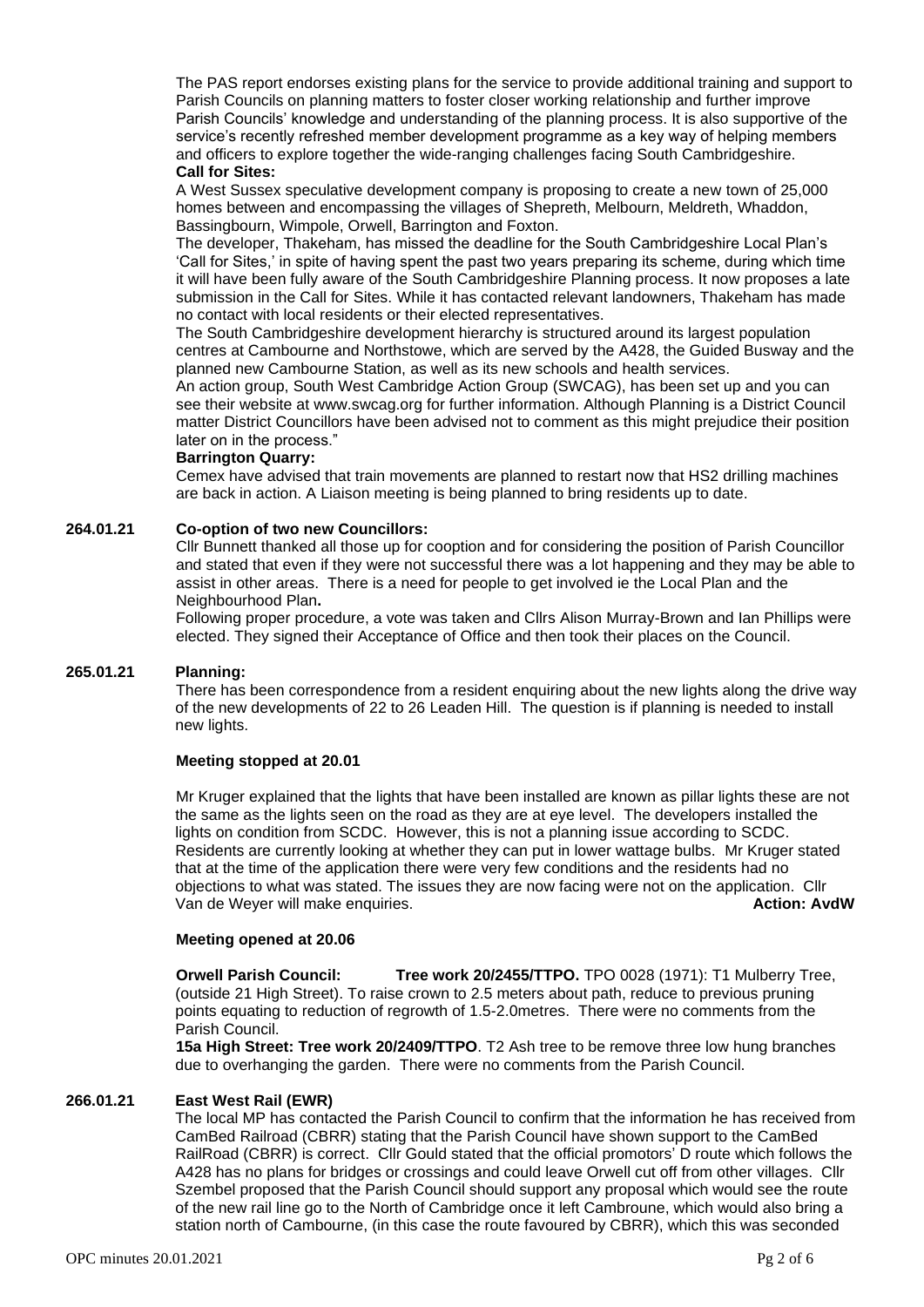by Cllr Gould and supported by all. Cllr Philips abstained as he had little knowledge of what was being proposed.

## **267.01.21 Proposal of a New town in South Cambridgeshire (Thakeham):**

Cllr Tynall attended the initial meeting but could not attend the recent meeting which was held tonight prior to the Parish Council meeting. Cllr Van de Weyer reported that the local representatives are in agreement that they do not want this development and that there is a need for all members to work together. Further information can be seen on item 263.01.21.

## **268.01.21 Neighbourhood Plan**

.

Cllr Szembel gave a brief explanation of what a Neighbourhood Plan is and why Orwell Parish Council should like one for the Village, at the moment councillors were just investigating the process to understand what was required. A Steering Group has to be made up of residents and although a Parish Councillor representative (s) are needed on the Steering Group they are not allowed to hold office. If the village does not get involved the Parish Council are unable to have a Neighbourhood Plan, as it cannot be promoted by the Parish Council alone. Cllr Szembel suggested that once all the councillors had seen the information package being circulated that a working party should be set up to start the process and a notice to be placed in the next bulletin asking for volunteers.

## **Action: Agenda Item**

## **269.01.21 New Recreation Ground:**

Cllr Bunnett updated the council on what has been happening.

The trench has been dug alongside the temporary entrance. The planning application has been withdrawn, the newly appointed planning officer feels that a more detailed plan is needed and suggested that a pre-application be completed. Cllr Bunnett will now apply to planning for a meeting with regards to putting in the Pre-application as they have suggested.

The Recreation Ground Committee will be looking at the paperwork and will begin to look at what they feel is needed for the pre-application.

Cllr Gould enquired if there was a timescale in getting the new submission in, Cllr Bunnett is not sure but he would think the end of February is achievable. There is five years to complete and funds will need to be raised. Once this has been done the old recreation ground will then be looked at. **Action: Agenda Item**

# **270.01.21 Recreation Ground & Pavilion:**

The new bark path situated on the road side of the recreation ground hedge leading to the back entrance to the play equipment area has now been installed. Leak in the pavilion roof – This has now been repaired. Quotes are now needed to remove the remainder of the vegetation at the back of the pavilion. **Action: Clerk**

Clerk to also enquire if the roof will need to be re-felted. **Action: Clerk**

## **271.01.21 Covid 19**

Cllr Szembel reported that SCDC are still very much in contact if help is needed. However, it appears those in the village affected by covid are in general managing very well without the intervention of any third party.

## **272.01.21 Village Welfare Matters**

The drains/manhole covers along Meadowcroft Way and Lotfield Street have been overflowing. It is feared that this is not just run off water but includes sewage as well. Anglian Water have discovered a separate drain is blocked and this may have had an effect on the other drains. There are two water disposal systems: water run-off from the road/ditches/fields and the sewage drains. There could also be a problem with the capabilities of the pumping station and that it has reached its capacity, this would also impact on the run-off water. It was agreed that the Parish Council write to the CEO of Anglian Water. **Action: Clerk**

## **273.01.21 Light/cctv Malton Lane/High Street junction:**

The Clerk has received one quote and is awaiting another quote. Option 2 of this quote from Balfour Beatty would give the option of placing a speed sign at a later date. It was enquired if North Herts would charge a fee to move the camera from where it is at the moment to the new position? Clerk will enquire. **Action: Clerk**

## **274.01.21 Clunch Pit Management Trust (CPMT)**

Cllr Bunnett reported that the rent for the Glebe field has not been invoiced and therefore has not been paid. Carter Jonas appear to have a mix-up with the two agreements (Glebe Field and the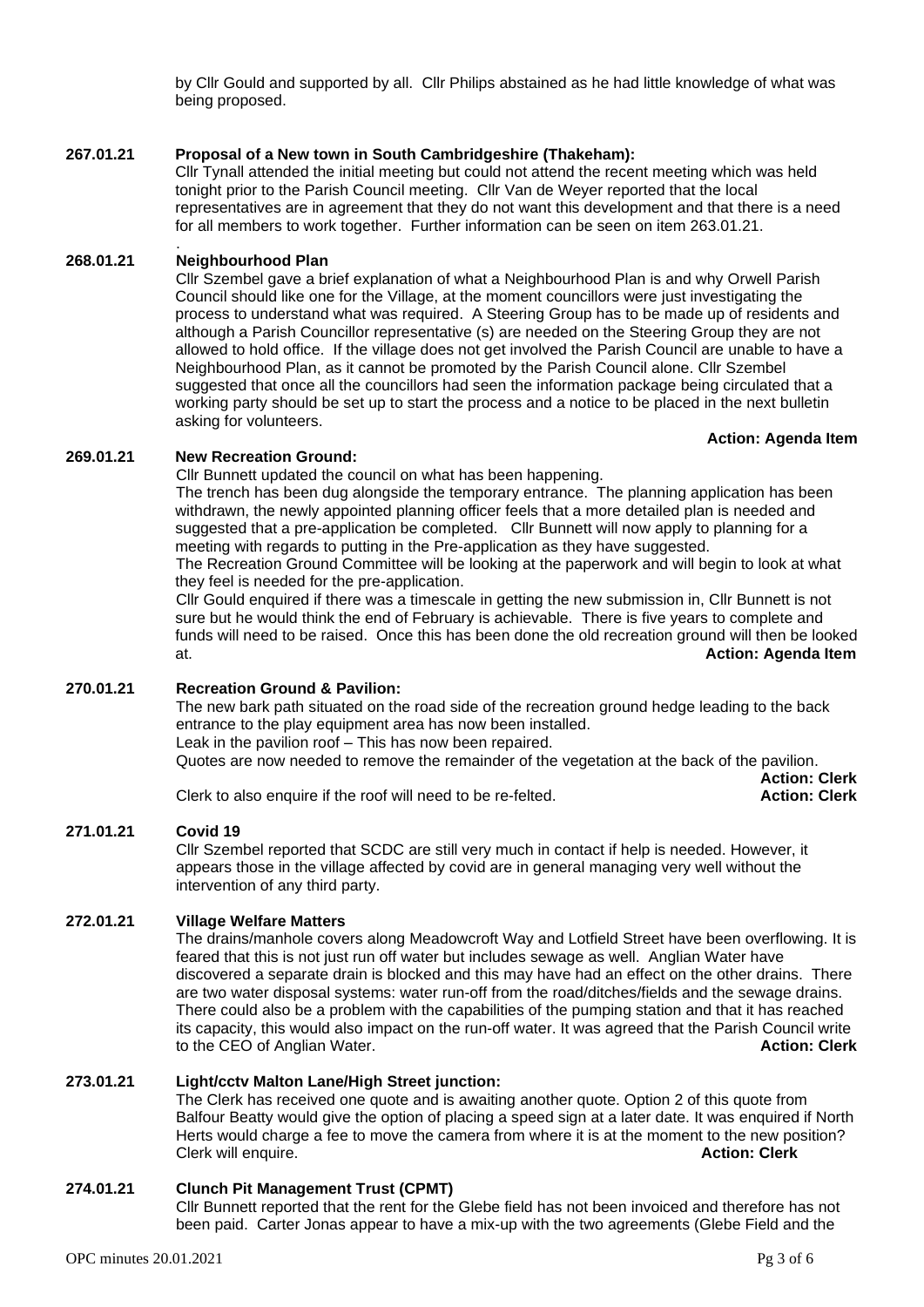Paddock). Cllr Bunnett is presently looking into this matter but suggests that the two agreements be kept separate. **Action: GB** 

## **275.01.21 Chapel Orchard:**

The temporary repairs to the boardwalks have been completed. Cllr Bunnett is looking at when the boards will need replacing. **Action: GB** Clerk to enquire about placing a new bin in Chapel Orchard.

## **276.01.21 Pavilion:**

Repeated item see 270.01.21

## **277.01.21 Village Hall Carpark**

Cllr Bunnett reported that the matter of water and electricity still needs verifying. Clerk is presently<br>Action: Clerk (Action: Clerk looking into this.

Cllr Morris-Lowe reported that there is little antisocial activity happening in the carpark.

## **278.01.21 Defibrillator:**

The Village Hall have now given their consent to place a defibrillator on the premises. A place now needs to be identified. The phone box is a listed building and therefore a 'change of use' would be needed to place the defib. This has been looked into and the work needed to have a 'change of use' but there was a sense that the village hall might be a more optimal location. Another suggestion has come forward, which is to use the phone box as a library/book exchnage. Clerk to enquire with SCDC planning to see if a 'change of use' would be needed for use as a library/book exchange. It was proposed by Cllr Healy that if both suggestions need a 'change of use', it would be better to place the defib in the phone box, this was seconded by Cllr Gould and agreed by all. **Action: Clerk**

#### **279.01.21 Trees**

It was agreed at the last meeting to contract Eastern Tree Surgery to carry out the works needed on the trees. However, some of these trees have now been removed and the quote now needed to be amended. Cllr Gould will give an updated review of which trees still required work and send this to the Clerk. **Action: MG/Clerk**

#### **280.01.21 Speed Restrictions and tracking equipment: Possible LHI initiative project** Cllr Healy is presently working on this item. **Action: JH**

# **281.01.21 Budget:** 2021-2022 budget/precept

Cllr Bunnett proposed an increase of 3% and a precept allocation of £52,055.00, this was seconded by Cllr Gould and agreed by all. This would give a band D house are precept of £99.21.

## **282.01.21 New Accounting Package**

Cllr Bunnett proposed the Council have a three-month free trial with Scribe, this was seconded by Cllr Gould and agreed by all. Cllr Bunnett will discuss this with the Assistant Clerk. **Action:GB/AC**

## **283.01.21 Dangerous Parking outside the Primary school;**

Clerk has received correspondence outlining the dangerous parking opposite the school.

- 1. The school bus, mini bus and taxi are unable to park safely for the children to gain access to the school.
- 2. The footway is being blocked causing pedestrians and children to walk on the slippery grass verge or walk out onto the road. It was agreed that the clerk contact the school to verify the issued raised by the third party that sent the letter. **Action: Clerk**
- 3. Q. Is there funding from the developers that can be used to create safer parking for children? The Council were remidned that the develomnet contained a new parking area for the school.
- 4. Q. Hedges along Hurdleditch Road have been neglected when will they be cut back? Clerk to make enquiries with the land owner to get the hedge cut back. **Action: Clerk**
- 5. Q. Hurdleditch Road has dangerous drops in height where the tarmac ends and it meets the grass verge, this at the moment are just mud ditches not helped by construction traffic. The recent weather has not helped this situation either. Possible LHI project. **Action: future LHI**

## **284.01.21 Financial Matters:**

1. Financial Statements for January

2.Payments and Additional payments for January *(Additional payments are shaded; these costs have already been agreed but may not have appeared on the agenda.*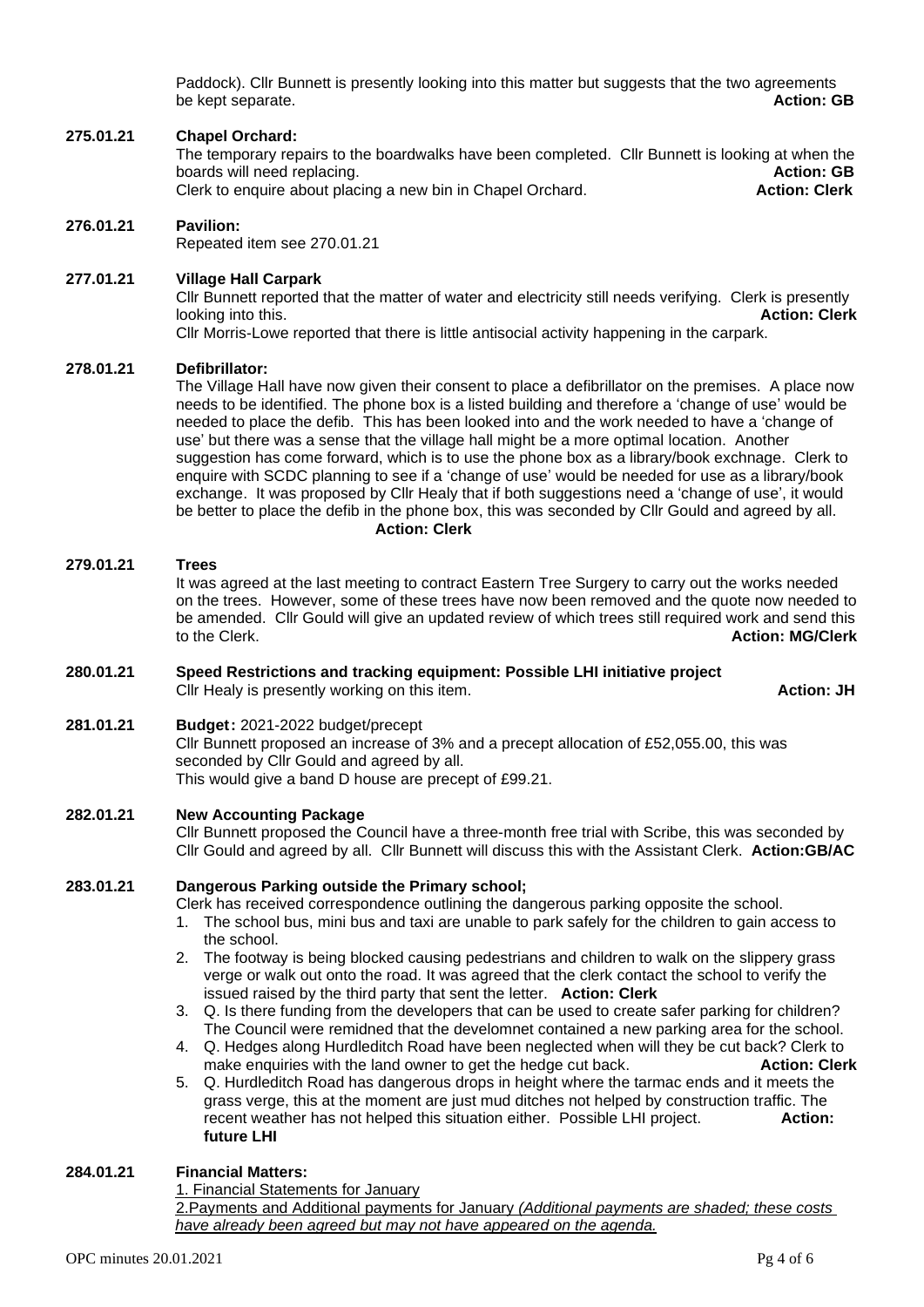| Payee                                                  | Amount £ | Vat £  | <b>Description</b>                                    | Power                           |
|--------------------------------------------------------|----------|--------|-------------------------------------------------------|---------------------------------|
| Salaries, HMRC,<br>Pension                             |          | 0      | Employees payments for January 2021                   | LGA 1972 s112                   |
| Haven Power                                            | £290.68  | £46.56 | Street lighting power December 2020                   | PCA 1957 s3                     |
| E-On                                                   | 141.88   | 6.76   | Pavilion electricity                                  | LGA 1972 s143                   |
| J Damant                                               | £26.00   | 0      | Clerks Expenses (Vodaphone)                           | LGA 1972 S113                   |
| <b>Buchans Landscapes</b>                              | Awaiting |        | Grounds Mtce December 2020                            | OSA 1906 s9/10                  |
| E & E Plumridge Ltd                                    | £2352.00 | 0      | Orwell Bulletin June 20/Jan 21 payments               | LGA 1972 s142                   |
| <b>Richard Burns</b>                                   | £20.00   | 0      | Replacement double socket in Pavilion                 | LGA 1972 s143                   |
| Tees Law                                               | £950.00  | 0      | Seller Solicitor cost relating to Hurdleditch<br>sale | PHA1874 s164<br>OSA 1906 s 9/10 |
| Wave                                                   | 70.87    | 0      | Sewage for pavilion                                   | PCA 1957 s3                     |
| George Collins                                         | 2268.45  | 378.07 | New ramp for Village Hall                             | LGA 1972 s                      |
| Meldreth PC rent (Aug,<br>Sept, Oct, Nov, Dec,<br>Jan) | 600.00   | 0      | Office rents for six months                           | LGA 1972 s113                   |

## **Payments awaiting authorisation 20th January 2021**

Payments were proposed by NS seconded by MG and agreed by all. NS suggested that salaries are paid by bac payments. Clerk to enquire. **Action: Clerk**

## **285.01.21 S106 Art Donation**

Update from Cllr Szembel with regards to the Royal British Legion project concerning children researching the Village in WWI and WWII and designing a war memorial for the Village. Cllr Szembel reported that £3000 had originally been earmarked for this RBL project which had been postponed due to coivd. The original plan head been to stage an exhibition of the childrens' work in the Church to coincide with the VJ day commemorations in 2020 which had also been postponed. This will leave a balance of £3980.00 in the Art fund and 5 years to spend it.

## **286.01.21 Internet Banking:**

Update from those councillors still requesting online banking. Cllr Tyndall now has internet access. Cllrs Szembel and Chiusseu still to do.

## **287.01.21 Correspondence and Clerk's Report**

A letter has been received concerning a light at Lordship Close outside No.10 is still not working, Clerk is investigating.

## **288.01.21 Councillors' Reports and Areas of Responsibility**

Areas of responsibility, Councillors need to take over Cllr Bunnett's additional responsibilities. Clerk to send the list to all councillors and to be discussed at the next meeting. **NS**

Re Burial ground access. Reported that the church is happy for the Parish Council to approach Carter Jonas with regards to getting an agreement to have a grass grid installed in the Glebe Field. This will help stop damage to the sward and shallow topsoil layer by funeral vehicles/digging machinery accessing the burial ground via the paddock and the Glebe Field, which is the only route available to them. **Action:** 

**NS/GB**

**MG**

Will check the light at 10 Lordship Close, a resident had written to the Clerk stating it was not working, this has been reported and was being repaired.

**289.01.21 Agenda items for the next meeting**

Recreation Ground